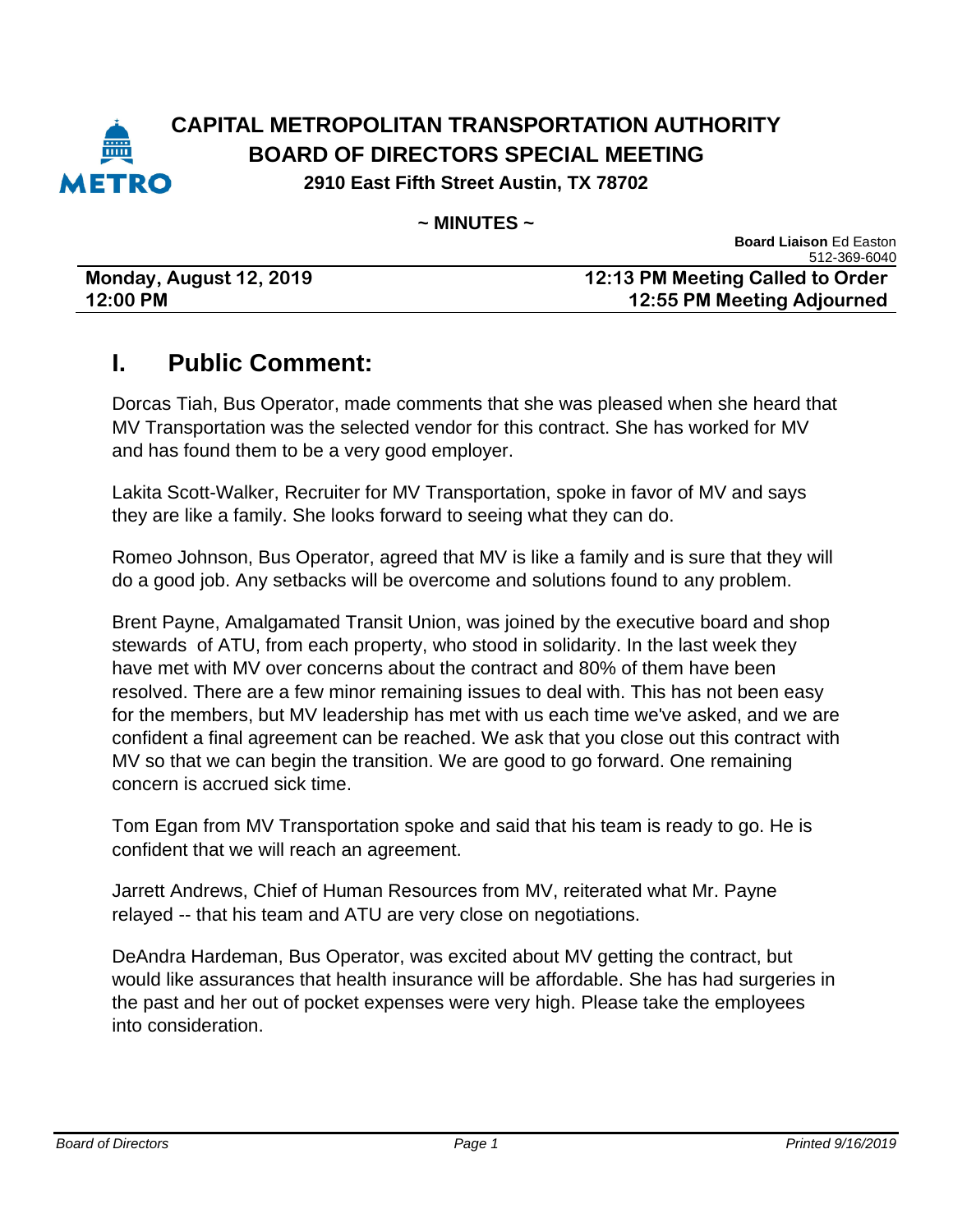Edward Fuentes, Bus Operator, has been with the agency for 24 years. He is 79 and the oldest operator at Capital Metro. We need to keep our unity together. We are your backbone.

Yvonne Luna-McGee, Bus Operator, spoke on behalf of Juanita Cordona. Ms. Cordona wrote a letter emphasizing the importance of high-quality customer service and frontline employees. She urges the board to examine the terms of the agreement and remember it is human capital that matters at the end of the day.

### **II. Action Items:**

1. Approval of a resolution authorizing the President & CEO, or his designee, to finalize and execute a contract with MV Transportation for contracted bus operations and maintenance services for a period of five years plus two three-year options, with a 5% contingency, in an amount not to exceed \$1,405,337,529.

Executive Vice President and Chief Counsel Kerri Butcher made comments related to a protest that was filed by one of the proposers on this solicitation. Staff has done a thorough review of each of the issues raised in the protest, and the protest was denied. The proposer can appeal staff's decision to the President & CEO. We have also notified the Federal Transit Administration, which is required, and they have confirmed that Capital Metro can move forward in award and execution of a contract even though we have received a protest.

Vice President of Bus Operations and Maintenance Dottie Watkins the gave a brief presentation on the Contracted Bus Operations and Maintenance contract. She reviewed the background and history of the procurement, and clarified questions heard during the July board meeting. MV has committed to providing equivalent or better wages and benefits for every employee under the new contract. Final details are subject to a collective bargaining agreement worked out between MV and the ATU.

Dottie responded to the question during public comment about accrued sick time, saying that the intent is to ensure that all of the sick time on the books today rolls forward to the future contractor.

Vice Chair Garza commented that she appreciates the staff's hard work on this procurement and all of the information provided, but she feels that the process is flawed in that the board is not able to see the final details of the contract before approval. She is concerned about approving something that will have such an effect on people's lives and hopes that MV will continue to